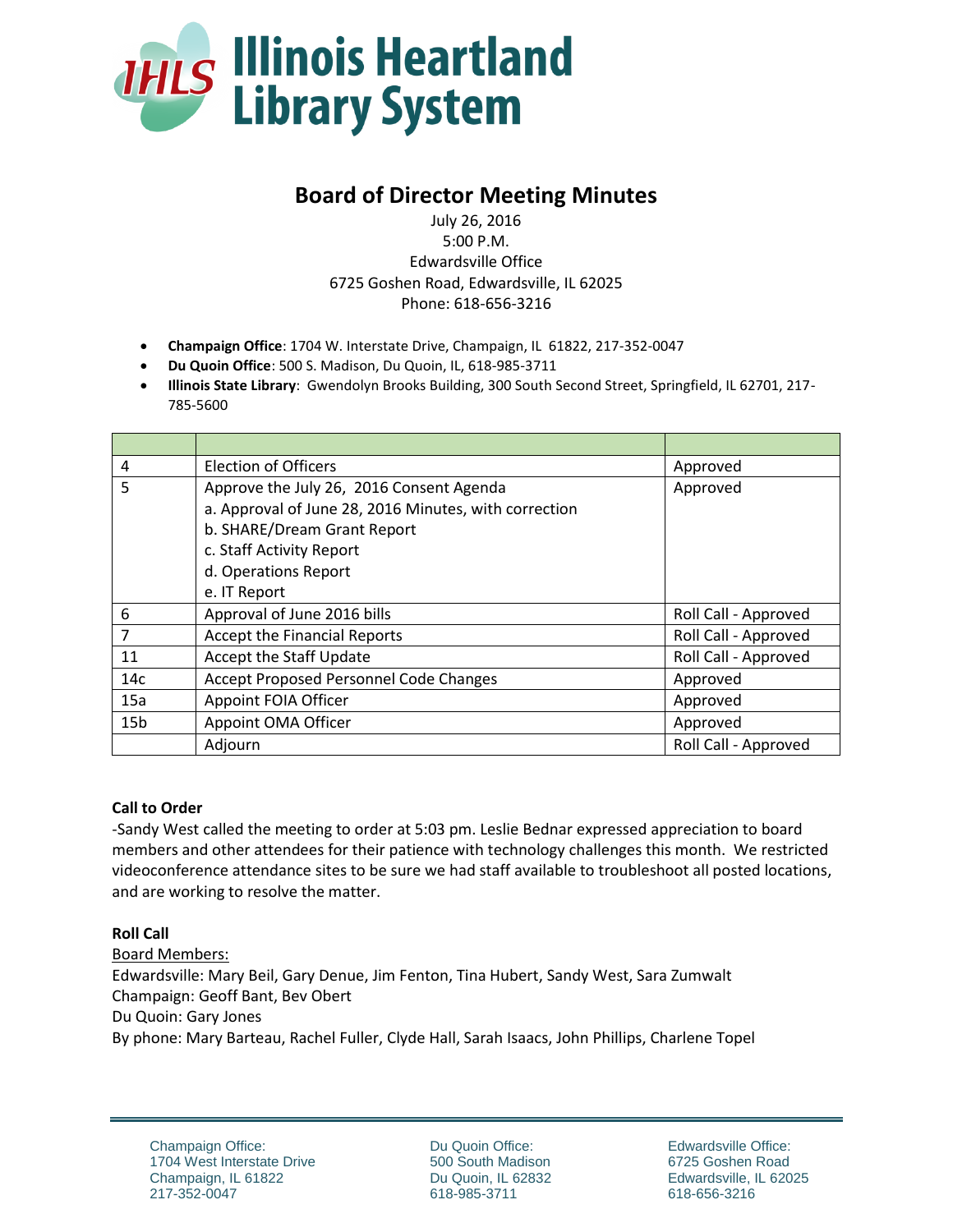Other Attendees: Champaign: Joan Bauer, David Lottes Du Quoin: Troy Brown, Arlanna Fries, Ellen Popit, Traci Edwards Edwardsville: Leander Spearman, Adrienne Elam, Shirley Paden, Chris Dawdy, Leslie Bednar, Stacie Bushong Illinois State Library: Greg McCormick, Pat Boze, Gwen Harrison

# **Election of Officers**

**-**Following slate was unanimously approved by the board: Sandy West, President; Sarah Isaacs, Vice President; Rachel Fuller, Secretary; Tina Hubert, Treasurer.

# **Consent Agenda**

**-**Geoff Bant marked as absent on draft June meeting minutes. This will be corrected. Jim Fenton motion, Tina Hubert second. Motion passed.

# **Approval of Bills June 2016**

**-**Tina Hubert motion, Gary Denue second. Motion passed by roll call vote.

# **Financial Reports**

-Jim Fenton motion, Sara Zumwalt second. Motion passed by roll call vote.

# **FOIA Update**

**-**None

**Public Comment** -None

# **Communication**

**-** John Phillips motions to support endorsement for CE Brehm (Mt. Vernon) Memorial Public Library District. Tina Hubert seconds. Library system would consider the support of expansion of libraries.

# **Staff Report**

# **Staff Update**

- Leslie Bednar explained many more names than normal, due in part to grants ending 30 June (IMSA and Dream Grant) and staffing needs due to ILDS delivery. Jim Fenton motion, Mary Biel: second. Motion passed by roll call vote.

Secondary Employment -None

Personnel -None

# **Illinois State Library Report**

-Essentially, the FY17 "stop-gap or six-month" budget is not exactly that for our office. Indeed, the Secretary of State's Office did receive appropriations for general operations and grant programs that were not limited to a six-month time frame. Allocations were made from non-General Revenue Funds for library and literacy grant programs for the entire fiscal year and were appropriated at the levels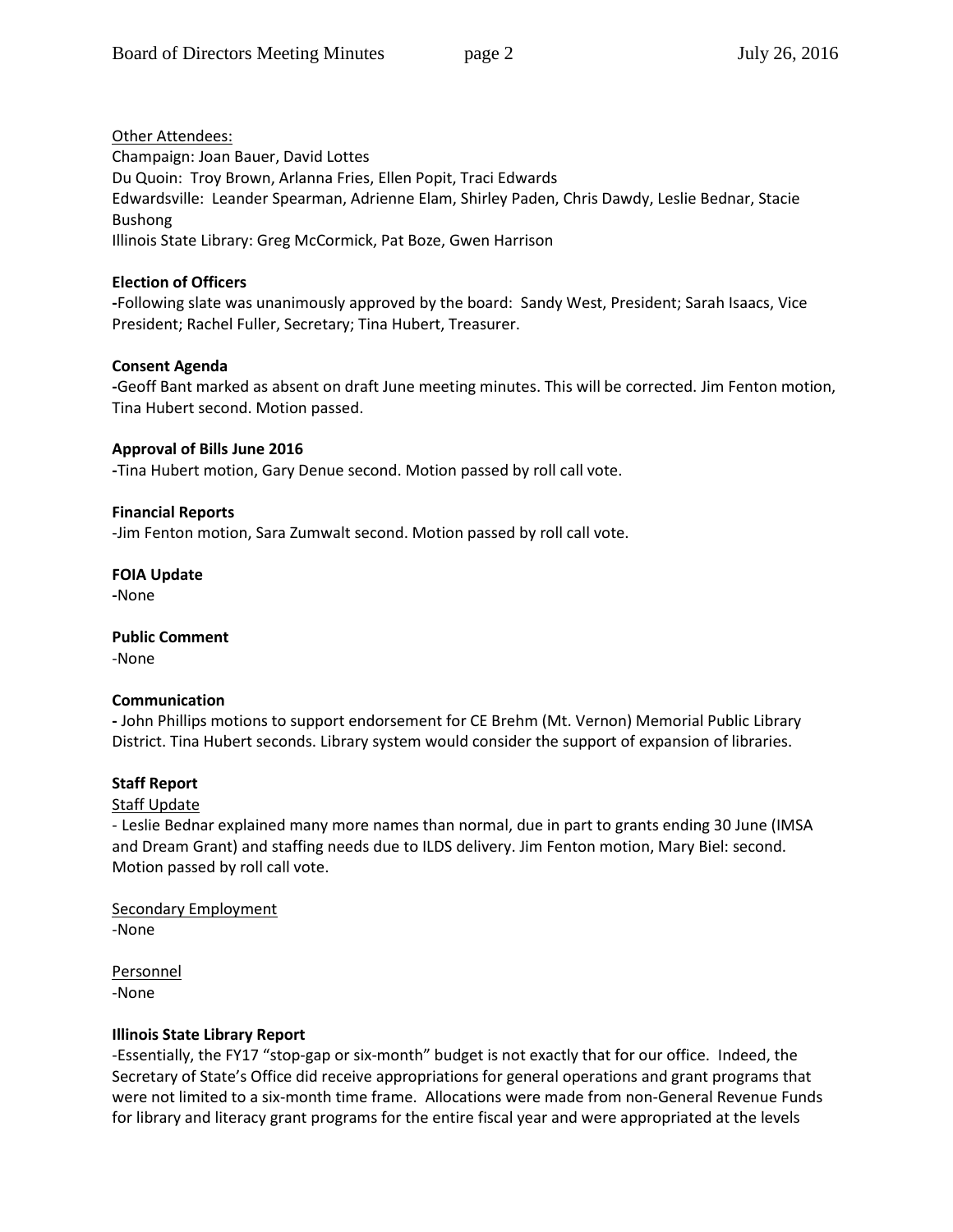requested by the Secretary from the General Assembly last winter at the beginning of the FY17 budget process. The point at which the legislature returns to address General Revenue Fund enhancements and additional appropriations is yet to be determined. It is not scheduled until after the upcoming election and we do not know if any action taken will change the overall funding levels for some or all of the library/literacy grant programs that have typically had a General Revenue Fund allocation.

We are in the process of reviewing all grant programs and the applications that have been received by the office to determine the actual grants that can be allocated for FY17. We will also be able to move forward with allocation of our federal (LSTA) funding much earlier in the fiscal year than we were able to do so in FY16. The appropriations that have been enacted, thus far, do allow our agency to meet the matching requirement for the federal (LSTA) funding.

#### **Committee Reports**

#### Executive

-Sarah Isaacs reported the committee reviewed the personnel code changes, board nominations and board agenda items.

**Finance** 

-Sandy West reported the committee reviewed bills, discussed the upcoming audit and briefly discussed the financial crisis.

Membership & Policy -Did not meet

Facilities & Operations -Did not meet

Personnel -Did not meet

#### **Unfinished Business**

- FY2017 Health Insurance – Leslie: do not have sufficient information on renewal rates at this time. Current contract is July 1, 2015 – September 30, 2016. Did not plan on needing a 15-month contract and am glad we have it now. Hope to bring forward rates and recommendations to the board in advance of August board meeting.

#### **New Business**

-Appoint FOIA Officer, Gary Denue volunteered. Tina Hubert motion, Jim Fenton second. Motion passed.

-Appoint OMA Officer, Jim Fenton volunteered. Tina Hubert motion, Gary Denue second. Motion passed.

-SHARE Dream Grant Final Report: Chris Dawdy made a short presentation summarizing the activities and accomplishments made as a result of the grant.

-Board training recap: Tina Hubert reported training was conducted by Pat Wagner of Pattern Research. The session emphasized the need for board members to conduct themselves as statesmen and find a point of commonality with others outside of our organization. Everything we are doing (i.e. priorities) has to be more or less important than everything else we are doing.